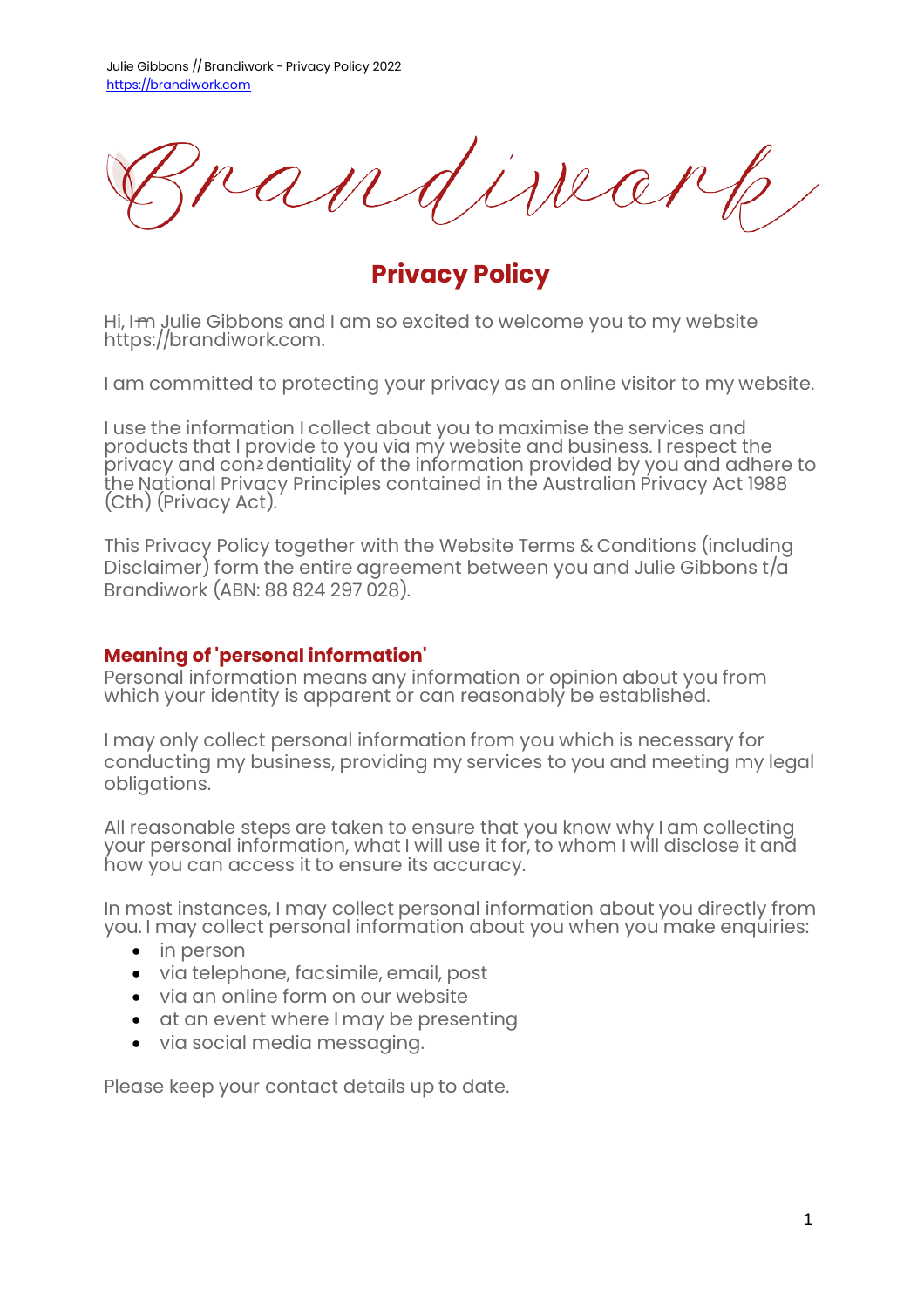# **Anonymity**

You have the option of whether to provide personal information or to remain anonymous. If you prefer that I do not collect your personal information, please do not submit or provide it.

Please note that I may not be able to fully provide our services to you or respond to you if you choose not to provide personal information.

## **Use and disclosure of your personal information**

I will use personal information about you only for the primary purpose for which I have collected it and related purposes, including:

- the provision of my professional services to you
- � generating bills and reminder notices in relation to the services
- obtaining services from you
- responding to your enquiries
- � providing you with news and publications, webinar and event invitations or other products or services that may interest you.

## **Accessing and correcting your personal information**

I will take reasonable steps to make sure that the personal information I collect, use or disclose is accurate, complete and up-to-date.

If you believe that the personal information Julie Gibbons holds about you is inaccurate, incomplete or not up-to-date, please contact me through the details provided below and I will take reasonable steps to amend the information. In certain circumstances and where permitted or required by the National Privacy Principles, I may refuse to provide access. If so, I will provide reasons for the refusal.

## **Testimonials**

If you provide Julie Gibbons with a testimonial, you give your consent for the use of your name, business and the year of service delivery to be displayed on the Brandiwork website or in my other marketing material, together with the content of the testimonial that you provide.

## **Indirect collection**

I use a customer relationship management system (Mailchimp) that automatically collects information from your publicly available profiles associated with the contact information that you provide to me. This can include your LinkedIn, Facebook, Twitter, Google+ and other social media profiles. I will only use that information to help me to communicate with you.

I also use WooCommerce to collect personal information and financial information when making a purchase of any of my products or services on my website.